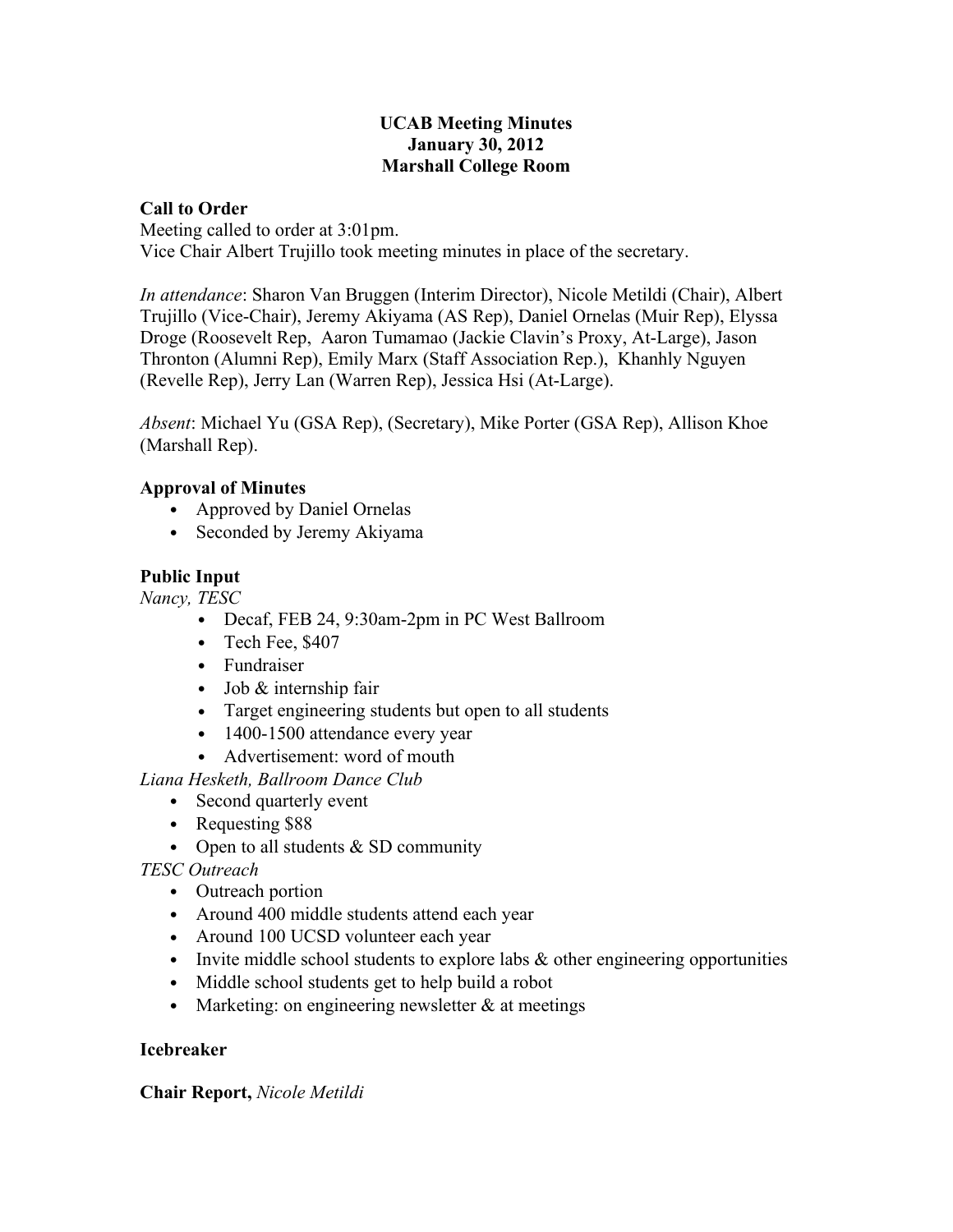- o Retreat
	- Feb 12
- o Secretary
	- Tell friends about the open position!
- o Strategic Planning
	- Had a meeting last Wednesday
	- Talked about values & mission statement
- o Reminder: Reschedule UCAB Meeting from Feb 20 to Feb 22 at 3pm
- o Co-Op Meeting Last Thursdays

Went over financials in the MSA

#### **Vice-Chair Report,** *Albert Trujillo*

- Space Allocation
	- o Met last Thursday
	- o Looked at last year's application and will present revised application at next week's meeting
	- o Will meet again this Thursday at 9:30am to discuss various policies

# **Interim Director Report (Budget Presentation),** *Sharon Van Bruggen & John Hughes*

- o In 2003, increased UCEN fee by \$39/quarter to build/operate PC east and renovate/operate student center
- o Current fee not able to keep up with our operating expenses
- o Operating costs have soared

Bathroom supplies, paper, printing trash collection, vehicle maintenance, landscaping, campus taxes, unexpected expenses like computer labs

- *o* Aging Equipment must be replaced Roof, elevators, air handling units, retrofit utilities/ fixture to improve sustainability
- *o* PC West interiors need upgrading: food court, carpet, furniture
- *o* Health benefits increasing rapidly
- o As of 2010-2011, UCEN budget went into the red Enrollment has reached a steady state Without action, budget will go into deficit  $\&$  will lose reserve  $\&$ end up in debt

# **o POSSIBLE CONSEQUENCES**

Deferred maintenance and improvements, deteriorating facilities Reduction in building hours, no more 24 hour service Charging students for AV equipment use and meeting room use Reduction in programs and services

o How much will maintenance, repairs, and rennovations cost us over the next several years (around the next 8 years)? Based on third-party ISES Facilities Condition Analysis reports.

> Price Center: \$6.4 million Student Center: \$2.6 million Che: 722,000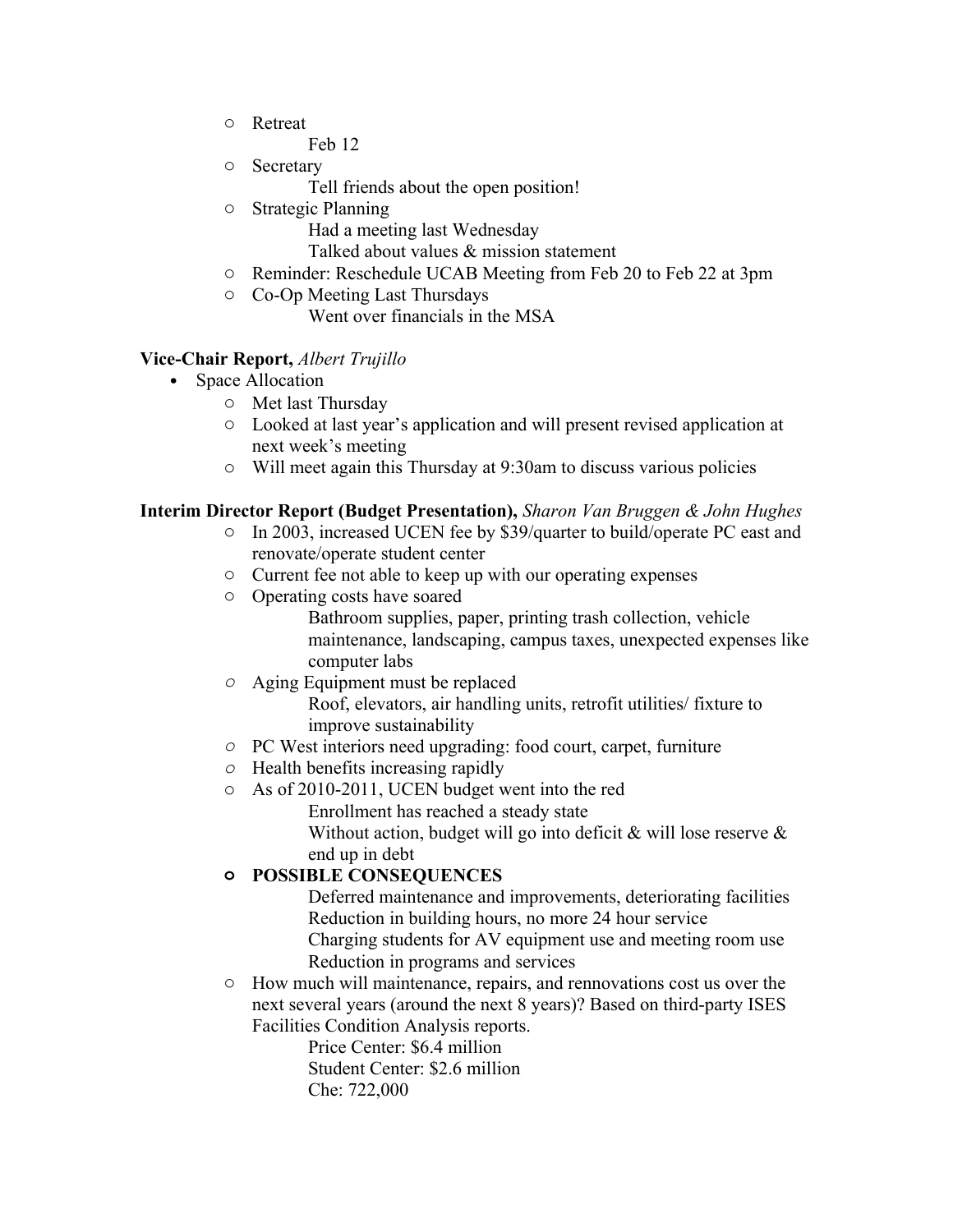Renovation Projects: 4.5 million

- o Reserve fund is essential to fund repair and replacement projects
- o \$15 increase plus annual consumer price index will allow us to not make cuts
- CPI escalators common to student fees at UCSD, including AS Activity fee, RIMAC fee, Athletics Fee, and Warren, Sixth and ERC activities fees
- UCSD University Centers fee is much less when compared to other UC's. UCSD at \$76.50, Berkeley at \$100, Irvine at \$110, and Riverside at \$136
- Last year, lost about 44,000 dollars
	- o Our income did not keep up with our expenses
	- $\circ$  In 2015/2016, reserve would go into the negative & UCEN goes into debt if there is no action taken and no capital improvements
- CPI Increase would affect everybody, including retailers
- Last year's referendum called for a decrease in the UCEN fee, some of the scenarios we'll present include this option, others do not.
	- $\circ$  2024: will go down by \$6.43
	- o 2040: will go down by \$34.22
- If CPI only and no capital improvements until 2025/26
	- o UCEN goes into debt in 2016/17 but recovers in 2025/26
	- o Lowest cost option
	- o Leads to a \$1 million debt around 2020
	- o No capital improvements until 2025/26
- $$15$  Fee Increase + CPI + 20M Capital over 20 years
	- o Income grows incrementally due to \$15 fee increase, enrollment, 2% CPI. Expenses increase due to  $2\%$  CPI + capital costs extended over 20 years
	- o Result: UCEN income consistently matches expenses and capital addressed
	- o Includes fee reduction as debt service expires
- $$10$  Fee Increase + CPI + 17M Capital over 20 years
	- o Result: UCEN income consistently matches expenses and capital addressed
	- o Assumes there will be NO DECREASE in fee when debt service expires
	- o Several high-priority repairs will be delayed until 2023/24 or after

### **Referendum Timeline**

- o Feb. 6: Referendum discussion and vote of UCAB
- o Feb. 13: Discussion and vote of UCAB (if needed)
- o Feb 17: Referendum language to AS by noon for Feb. 22 meeting
- o Feb 22: Referendum request presentation to AS; vote to place on spring ballot
- o Feb. 27: UCAB Meeting
- o Feb. 29: AS vote if still needed; last chance to approve for spring ballot

### **Member Reports**

• No Member Reports